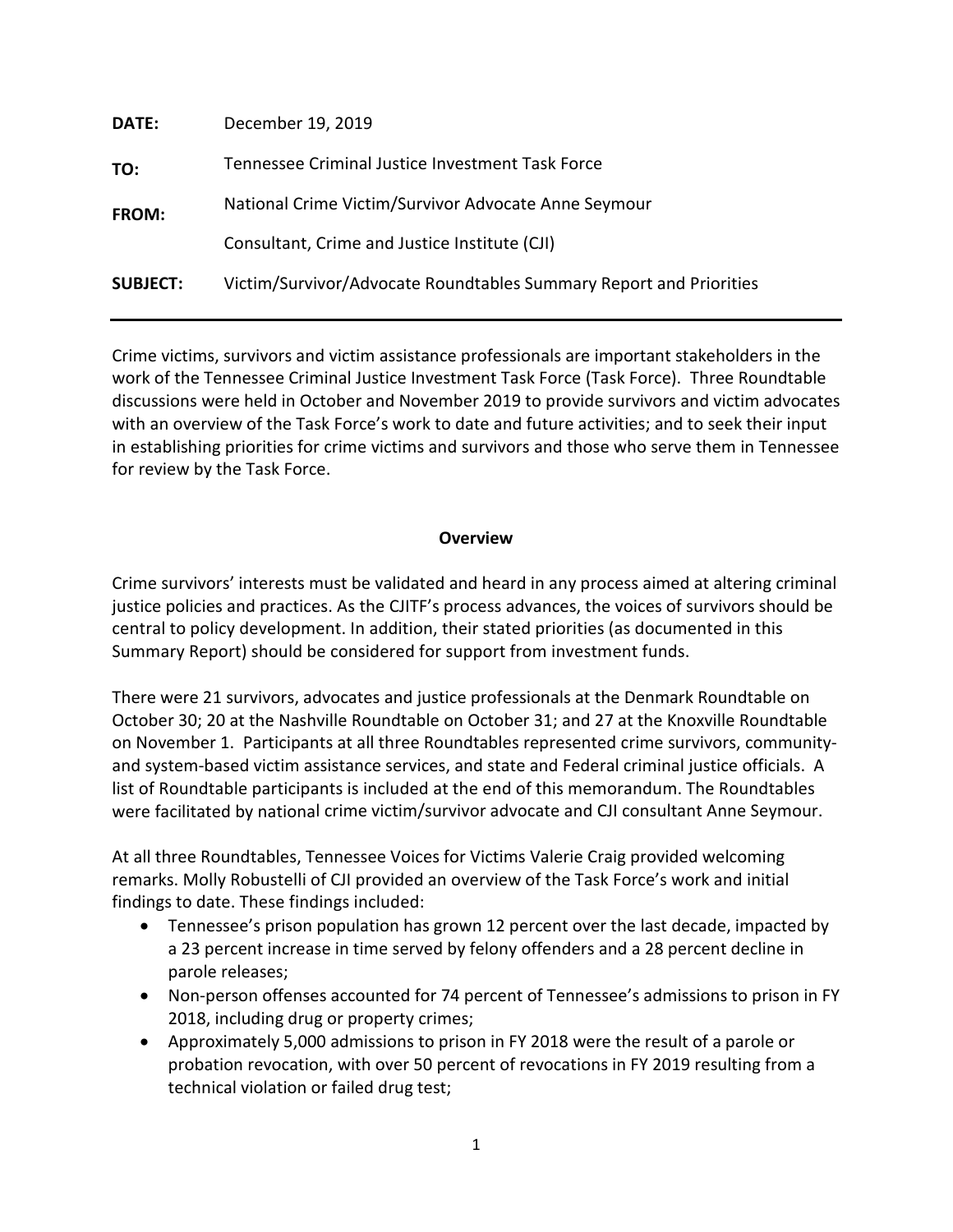- The number of offenders held in custody in state prison with a mental health issue increased 26 percent from FY 2016 to FY 2019; and
- The female prison population has grown 47 percent in the last decade, with 41 percent of the incarcerated female population serving in local jails where there are fewer treatment and programming opportunities.

The Task Force is very grateful to the Madison County Sheriff's Office, the Family Safety Center in Nashville, and the Family Safety Center in Knoxville for hosting the Roundtables; and to the Office of Criminal Justice Programs and Tennessee Voices for Victims for their assistance in planning and facilitating the Roundtables.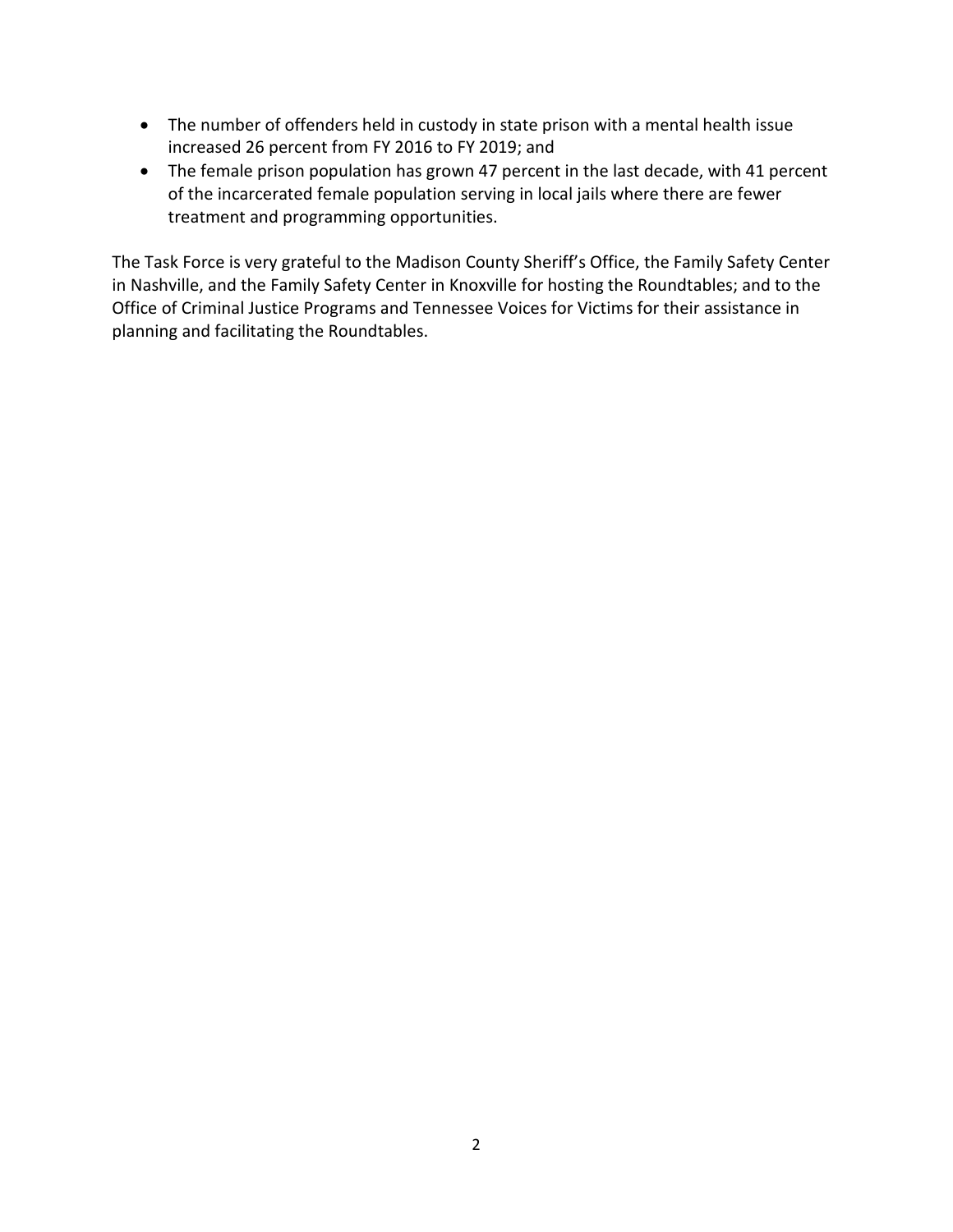### **Roundtable Priorities**

There are 11 priorities identified by the victims, survivors, and victim assistance professionals who participated in the three Roundtables for consideration by the Task Force:

- 1. Every courthouse across the state should have designated, safe rooms for victims, survivors and their families to use during trials.
- 2. Expanded services and support are needed to protect children in domestic violence situations, and to prevent re-traumatization when an offender returns home and continues the cycle of violence.
- 3. Tennessee needs a coordinated, collaborative restitution management system that integrates *all* agencies that have responsibility for documenting, collecting and disbursing restitution payments – including courts, Department of Correction, Board of Parole, and probation.
- 4. Crime victims should be able to video-conference in from anywhere across the state to participate in parole hearings.
- 5. Guidelines should be provided to victims about what types of information constitute the most effective victim impact statement at parole hearings.
- 6. The Tennessee Department of Correction should implement the existing law that provides for electronic notification to victims.
- 7. Post-conviction victim advocates who can coordinate with court- and community-based victim advocates are needed to guide victims and survivors through the parole, reentry and community supervision processes, and offer survivor-centered reentry safety planning.
- 8. Comprehensive programming that is gender-responsive and trauma-informed is needed to help justice-involved women while incarcerated, and in wrap-around services upon their return to the community.
- 9. Improved oversight and expansion of Batterers Intervention Programs are needed to assess their overall effectiveness and any need for improvement.
- 10. There should be automatic community supervision for *all* inmates convicted of violent crimes who return to the community.
- 11. The unique needs of victims/survivors and offenders in rural communities should be recognized and addressed by collaborative efforts involving the community and the justice system.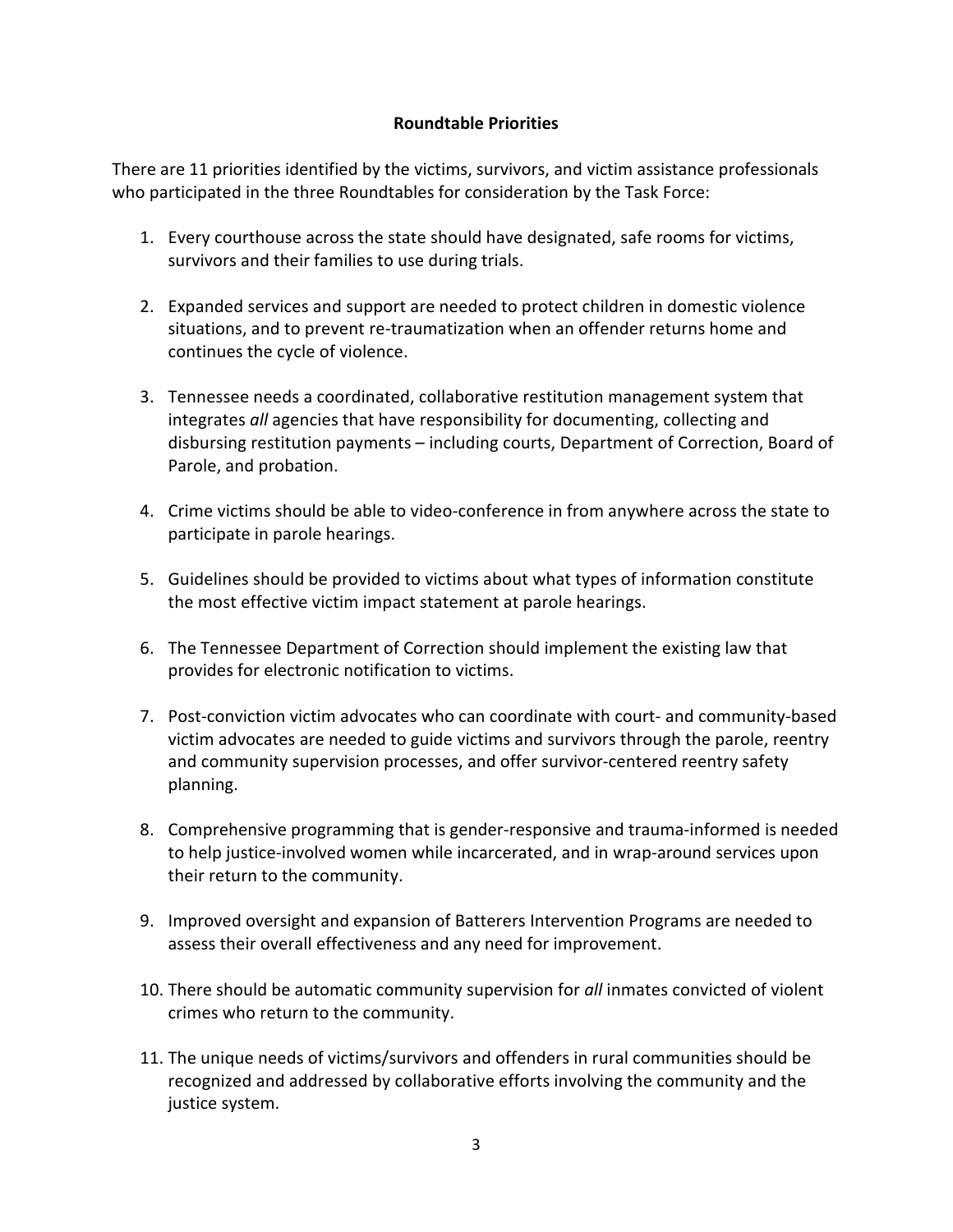# **Victim/Survivor Services**

# **1. Designated, safe rooms for victims, survivors and their families at courthouses.**

Only ten courtrooms in Tennessee have victim/witness waiting rooms that are separate by sight and sound from defendants, their families and allies. Every courthouse across the state should have designated, safe rooms for victims, survivors and their families to use during trials.

# **2. Expand services and support to protect children in domestic violence situations**

Concerns were expressed about gaps in protections for children who are involved in domestic violence situations. Expanded services and support are needed to protect children in domestic violence situations, and to prevent re-traumatization when an offender returns home and continues the cycle of violence.

Roundtable participants discussed the efficacy of the Family Safety Centers that are located in some Tennessee cities. The Tennessee Family Safety Center model is nationally renowned, and such Centers should be expanded across the state.

# **Victims' Rights**

# **3. Establish a coordinated, collaborative restitution management system**

There were many specific suggestions to improve restitution management in Tennessee:

- Restitution should be the *first priority of payment* in Tennessee before general fines and fees.
- The length of time during which convicted defendants can be ordered to pay restitution should be extended.
- Unpaid restitution obligations should be automatically converted to a civil judgment, so that the victim does not have to pay any money to seek restitution that is due to them.
- Willful failure to pay restitution should be treated as a parole/probation violation with measures to hold the offender accountable for non-payment.
- Restitution should be a core component of any restorative justice programming in Tennessee.

Generally, Tennessee needs a coordinated, collaborative restitution management system that integrates *all* agencies that have responsibility for documenting, collecting and disbursing restitution payments – including courts, Department of Correction, Board of Parole, and probation.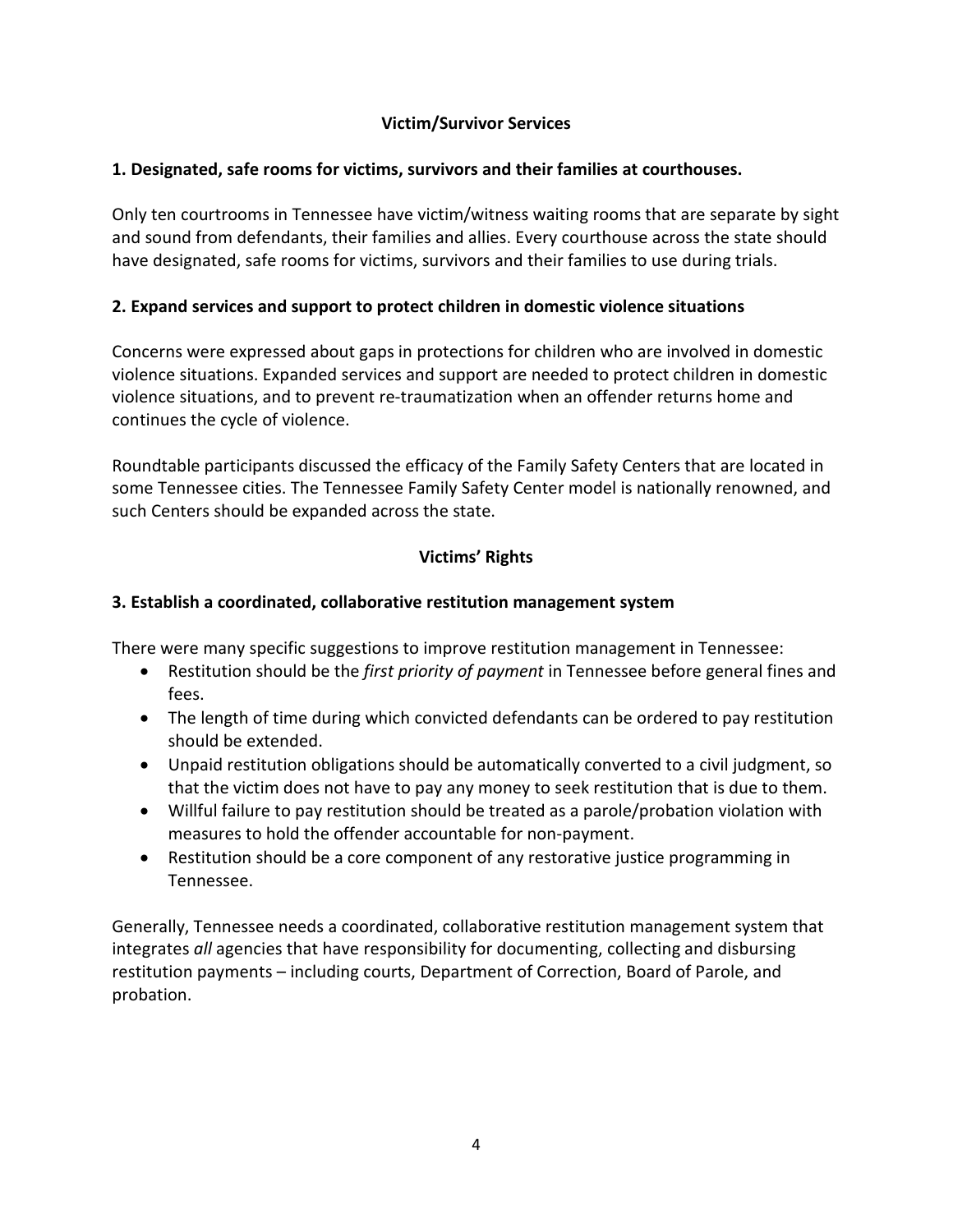### **4. Allow parole hearing video-conferencing option**

There was strong consensus that release decisions should continue to be "victim-focused," and that there should be more consistent use of victim impact statements to inform release decisions.

During in-person parole hearings, victims are forced to sit in the same small area with the family of the inmate. Ideally, crime victims should be able to video-conference in from anywhere across the state to participate in parole hearings. It was suggested that Family Safety Centers/Justice Centers can help facilitate this concept.

### **5. Establish guidelines for victim impact statements at parole hearings**

Guidelines should be provided to victims about what types of information constitute the most effective victim impact statement at parole hearings.(Several national models are being provided to Tennessee for consideration).

### **6. Implement electronic notification to victims**

Concerns were expressed about inconsistencies in the prison and parole notifications to victims and survivors. There is "very poor notification" to victims of inmate violations within prisons. The Tennessee Department of Correction should implement the existing law that provides for electronic notification to victims. Prior to an inmate's release, the Board of Parole sends a letter to victims in a Department of Correction envelope and, often, inmates are released before victims receive the notification letter. Also, for violent crimes, the Board of Parole "should not be calling victims back every two-to-three years to review parole eligibility because it consistently forces survivors to relive that victimization, when the Board already knows they won't be releasing that offender."

#### **7. Establish post-conviction victim advocates**

Post-conviction victim advocates who can coordinate with court- and community-based victim advocates are needed to guide victims and survivors through the parole, reentry and community supervision processes, and offer survivor-centered reentry safety planning.

A considerable gap in victim notification occurs when a convicted defendant is deemed mentally incompetent and sentenced to a mental institution, where there are no provisions or systems to facilitate victim notification.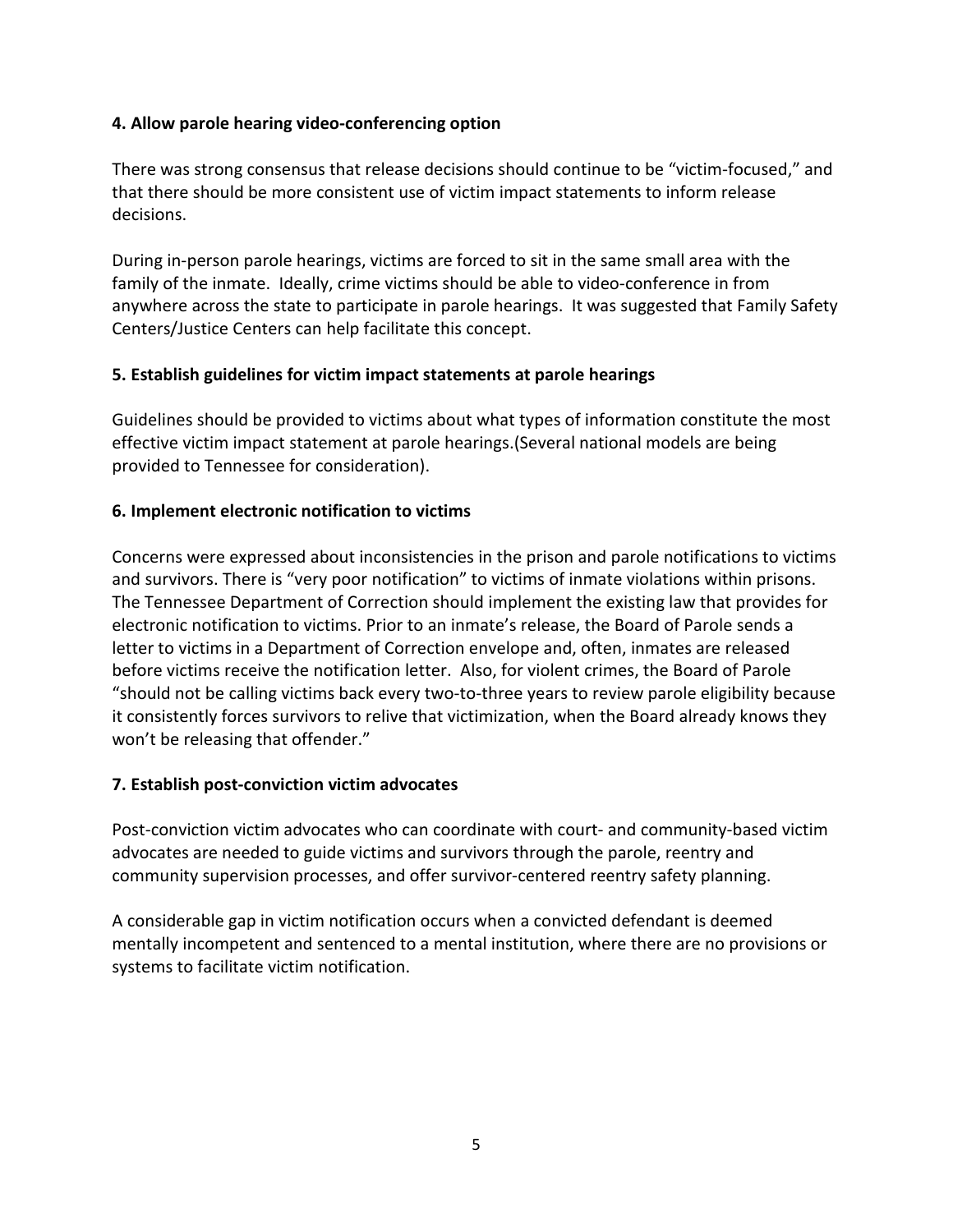### **Justice-involved Women**

### **8. Establish gender-responsive and trauma-informed programming in prisons and jails**

A large percentage of justice-involved women in Tennessee are incarcerated for offenses related to being victims of domestic violence or human trafficking; and prior victimization is a consistent factor in their lives. Women cope with acute and chronic abuse in different ways, including self-medicating with controlled substances that can lead to criminal justice involvement for property or drug offenses.

Currently, law enforcement lacks resources to review case histories and, in particular, previous histories of victimization of women who become incarcerated.

A survivor at the Roundtable who was also justice-involved stated that she was not offered any evaluation, assessment or access to treatment services while incarcerated. She recommended that programming for justice-involved women should include an assessment at intake based upon Adverse Childhood Experiences (ACEs), behavioral/mental health treatment, support groups, and human trafficking awareness education.

Other suggestions for programming for justice-involved women when incarcerated and upon return to the community include:

- Provision of trauma-informed, survivor-centered services that go beyond mental health and help women identify, understand and pro-socially cope with previous trauma in their lives.
- Wrap-around services in the community that address their needs as individuals, mothers, and people who want to have a positive impact on their community.
- Victim awareness programming that is gender-responsive and trauma-informed.
- Safety planning upon their return to the community from incarceration.
- A mentorship program in prison and within the community upon reentry.
- Additional transitional housing specifically for women.

The Freedom Inside Program, operating in the Knox County Jail with support from the Tennessee Office of Criminal Justice Programs, focuses on justice-involved women who have personal histories of trauma and violence. A full-time coordinator oversees case management, clinical support, and the teaching of evidence-based curricula that educate women both during and after their incarceration. This program should be considered for replication in other communities across Tennessee.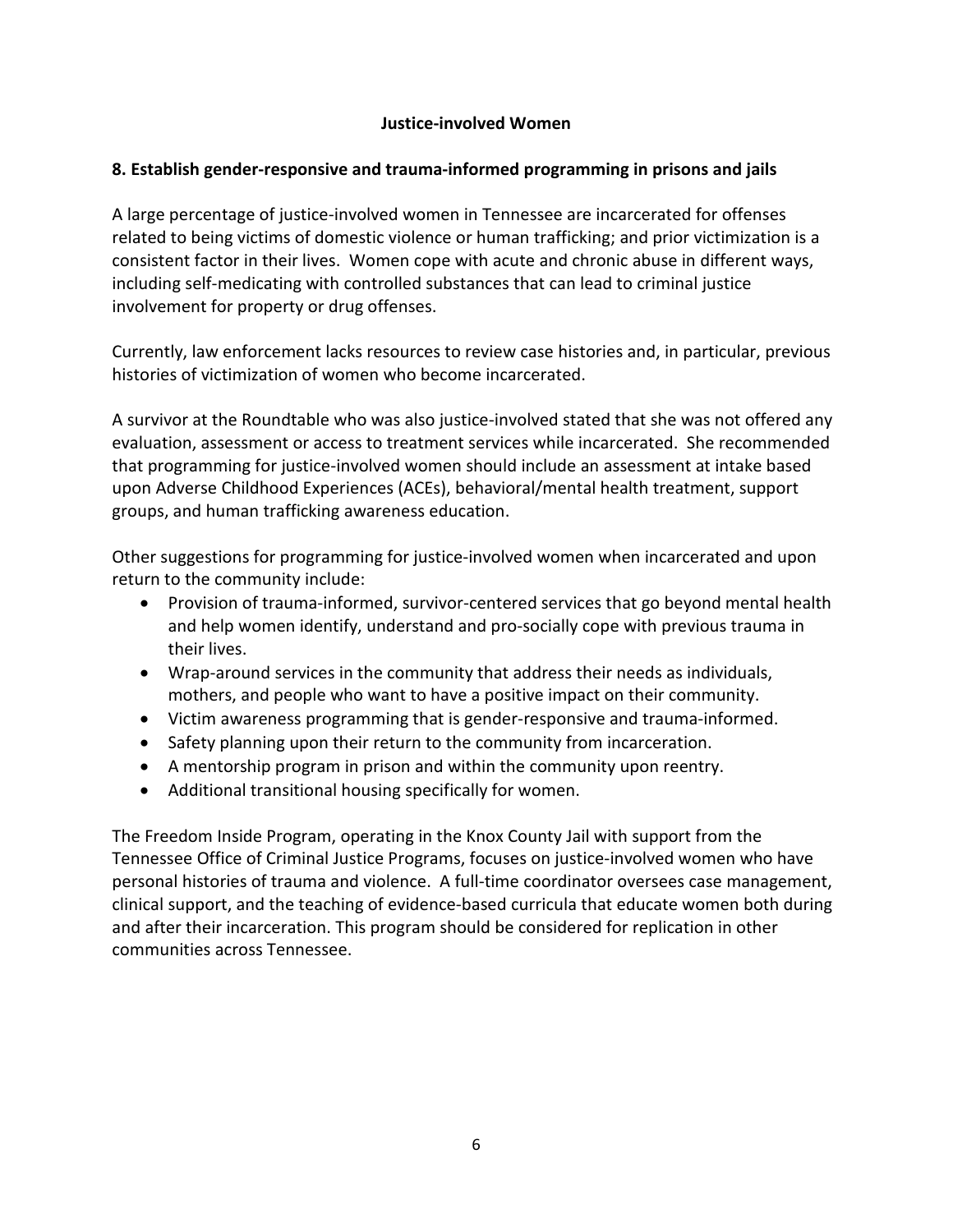# **Sentencing, Programming and Treatment for Convicted Offenders**

# **9. Improved oversight and expansion of Batterers Intervention Programs**

Roundtable participants were interested in learning more about how inmates are classified; assessed for risk and need; and placed in distinct housing units within prisons.

In Tennessee, judges order defendants to complete certified programs (such as drug treatment and batterers intervention programs), but there aren't enough certified programs across the state to meet demand. Concerns were expressed that judges still order defendants in domestic violence cases to mediation or anger management, which poses great risk to victims over whom batterers have control.

There is limited understanding of the effectiveness of Batterer Intervention Programs in Tennessee. It was suggested that such programs conduct a standardized pre- and post-test to measure any behavioral or cognitive changes in program participants. In addition, programming should be available in the languages of participants. Improved oversight and expansion of Batterers Intervention Programs are also needed to assess their overall effectiveness and any need for improvement.

# **10. Ensure all inmates convicted of violent crimes undergo a period of supervision upon their release from prison**

Inmates whose sentences expire return to the community with no supervision. There should be automatic community supervision for *all* inmates convicted of violent crimes who return to the community.

# **Other areas of concern:**

- Many offenses against persons particularly domestic violence crimes are pled down, leading to the conviction of a less serious offense, which can result in the crime being classified by TDOC as a non-person offense.
- Often, domestic violence offenses are charged with drug-related offenses rather than domestic violence offenses in order to be transferred to drug court, which offers "more surety" in sentencing. This action negates the state's mandatory sentencing on domestic violence and batterer accountability; and removes the requirement of not allowing possession of firearms that accompanies a domestic violence conviction.
- While human trafficking is not categorized as a violent crime in Tennessee, such conduct is violent and should therefore be classified as a violent crime.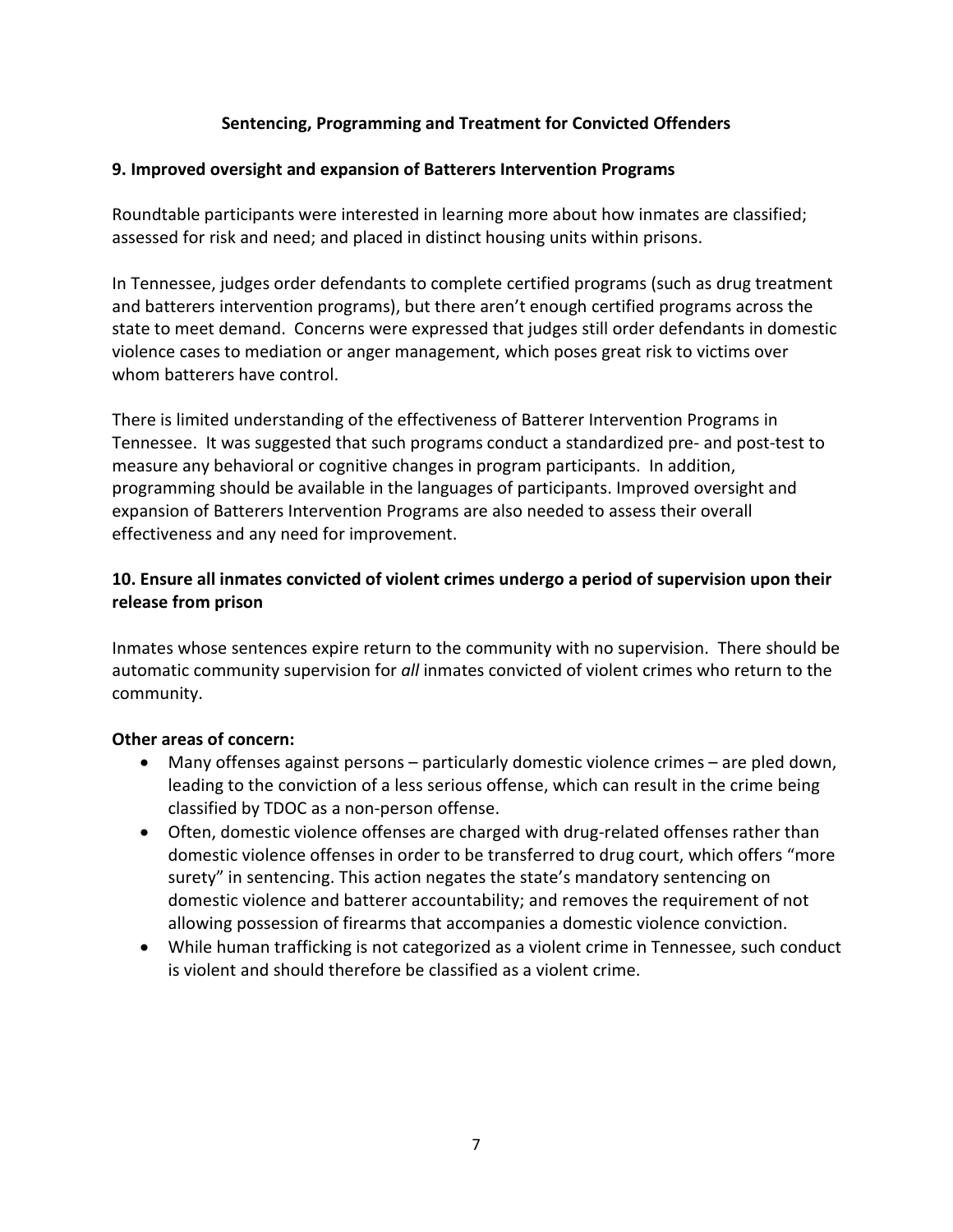# **Needs Specific to Rural Communities in Tennessee**

# **11. Address unique needs of victims and survivors in rural communities**

The Knoxville Roundtable identified four needs specific to victims, survivors, and inmates returning from incarceration in rural communities:

- There is a lack of inmate programming in jails, including substance use disorder and mental/behavioral health treatment, due to a lack of resources and funding.
- Greater immediacy is needed to help victims who seek orders of protection to obtain them in a swift manner.
- Human trafficking is a significant problem in rural communities.
- It is often difficult to provide services for immigrant and undocumented victims, whose alleged and convicted perpetrators often threaten them with deportation if they report crimes and cooperate with the authorities. Victim services should be provided at undisclosed locations by service providers who are culturally similar and competent, without the presence of law enforcement.

The unique needs of victims/survivors and offenders in rural communities should be recognized and addressed by collaborative efforts involving the community and the justice system.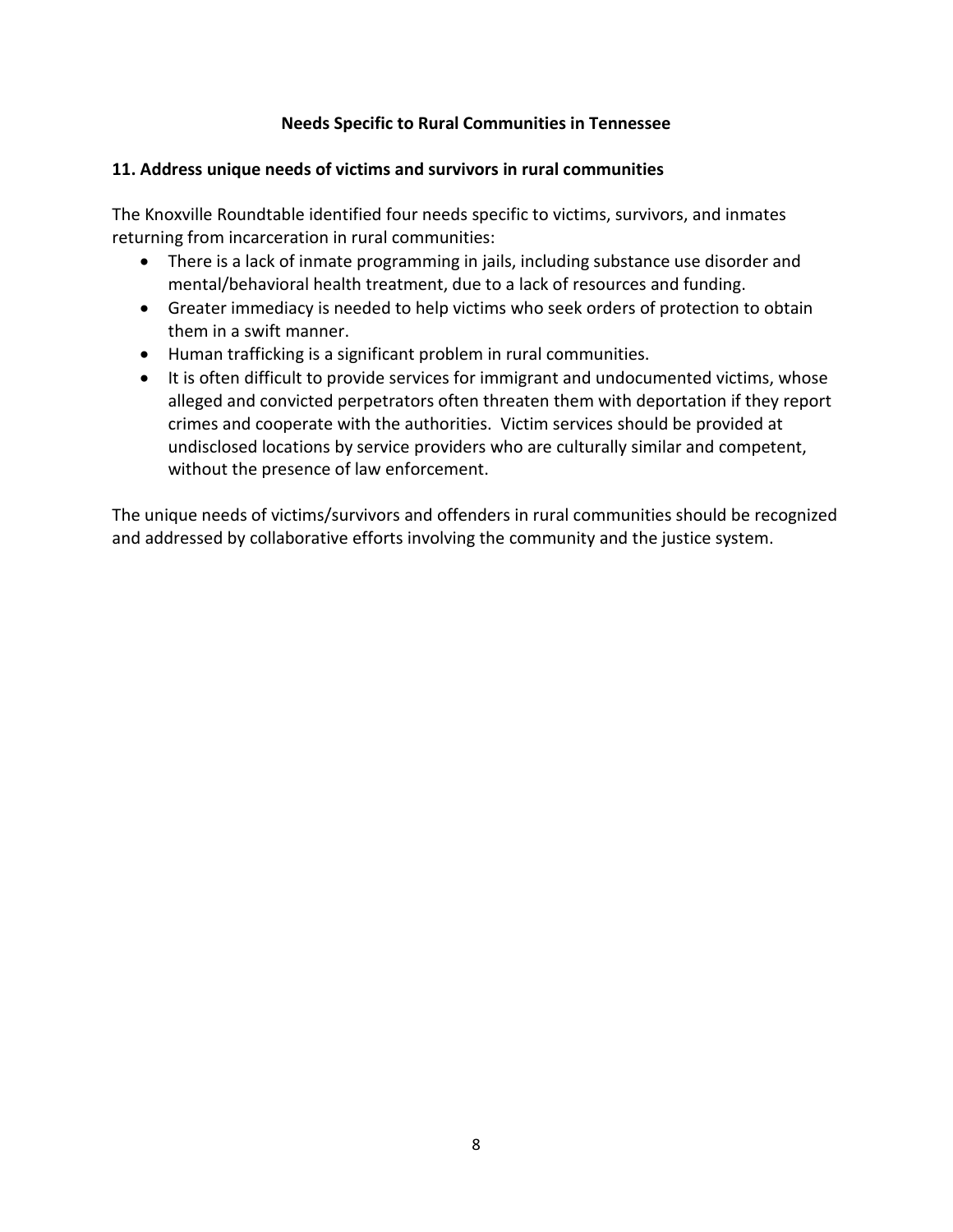#### **APPENDIX A**

### **Roundtable Participants**

#### **Denmark, TN October 30**

| <b>Beth Anderson</b>     | <b>WRAP</b>                                |
|--------------------------|--------------------------------------------|
| Jessica Barfield         | <b>Office of Criminal Justice Programs</b> |
| Teresa Blakley           | <b>Union University</b>                    |
| <b>DeLaine Bottoms</b>   | <b>Carl Perkins Center</b>                 |
| Jennifer Brinkman        | Office of Criminal Justice Programs        |
| Sandy Bromley            | <b>CVRCC</b>                               |
| Melanie Buchhulz         | <b>Scarlet Rope</b>                        |
| Daryl Charsuthus         | <b>WRAP</b>                                |
| Valerie Craig            | <b>Tennessee Voices for Victims</b>        |
| Marianne Dunavant        | Congressman David Kustoff                  |
| <b>Brandon Gibson</b>    | Office of the Governor                     |
| <b>Tiffany Graham</b>    | <b>Scarlet Rope</b>                        |
| Rachel Haaga             | <b>Restore Corps</b>                       |
| Coasy Hale               | <b>Restore Corps</b>                       |
| Daniel E. King           | <b>WTLS</b>                                |
| Jennifer McCraw          | Safe Hope Center                           |
| Amy McCullough           | Shelby County District Attorney's Office   |
| Nita Mehr                | <b>Union University</b>                    |
| Julanne Stone            | <b>Scarlet Rope</b>                        |
| Deborah Davis Williamson | <b>CVRCC</b>                               |
| Verna Wyatt              | <b>Tennessee Voices for Victims</b>        |

#### **Nashville, TN October 31**

Jessica Barfield Heidi Bennett Jennifer Brinkman MacKenzie Britt Becky Bullard Valerie Craig Tamika Dobbins Kellye Gilbert John Hernandez Sue Jones Diane Lance Kim Magee Phaedra Olsen Office of Criminal Justice Programs MNPD DV FIP Office of Criminal Justice Programs DA's Office, Nashville Nashville Office of Family Safety Tennessee Voices for Victims TN Department of Correction Haven of Hope U.S. Attorney's Office TNDAGC Nashville Office of Family Safety 22nd DAG Tennessee MADD